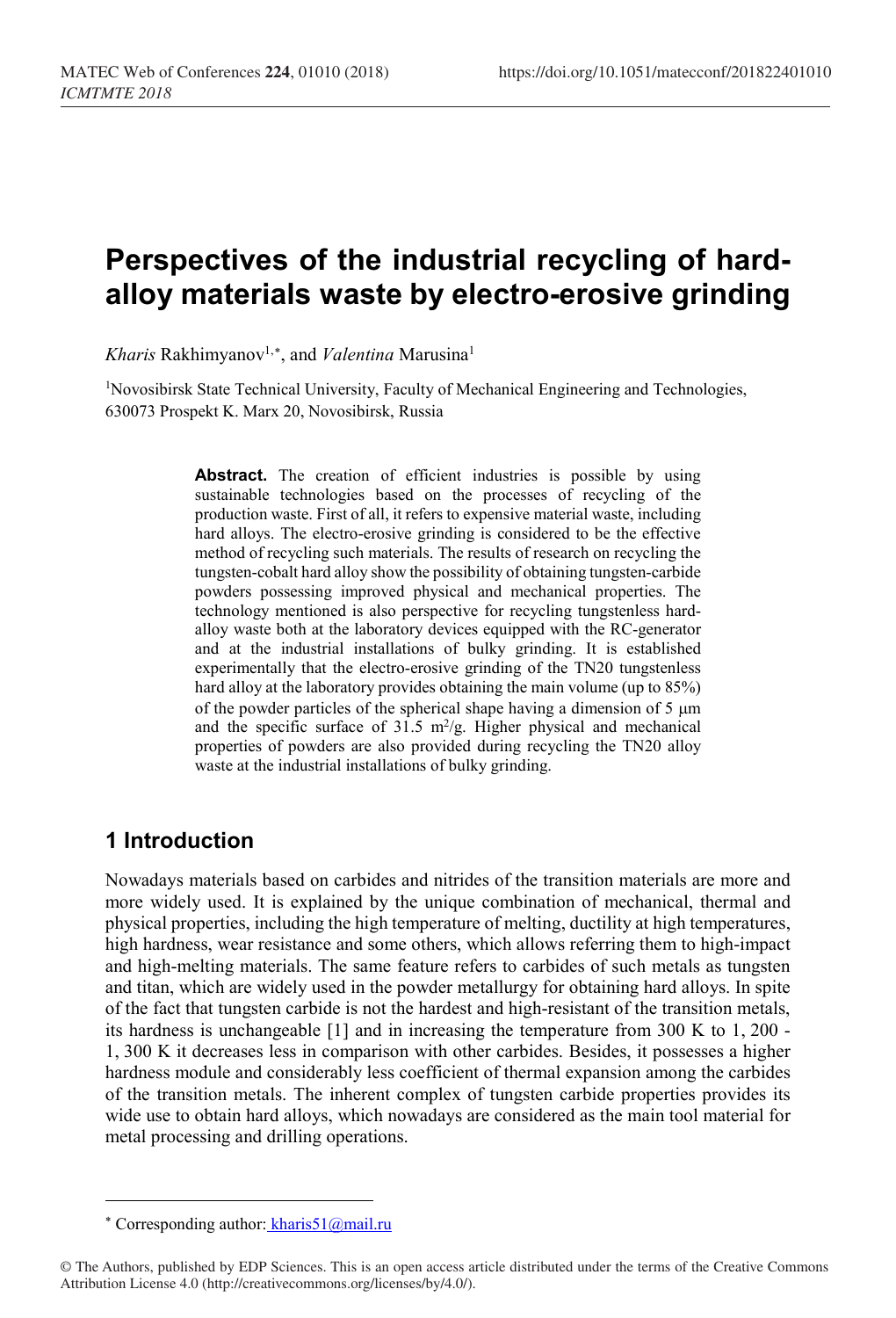Obtaining polycrystalline carbides is accomplished by the synthesis using different methods of powder metallurgy  $[2 - 5]$ . The main methods are the synthesis from a metal and carbon or of the compositions containing the metal oxide or chloride and carbon (hydrocarbon or CO) [6]. The presented technologies are the main for obtaining tungsten and titanium carbides as a raw material for the further manufacturing of a hard alloy.

However, at present sustainable technologies, including non-waste technologies, are of a particular interest in creating effective industries. They are based on the processes of recycling the production waste. One of the effective methods in recycling the hard alloy waste is the electro-erosive grinding. The results of the investigations presented in Papers  $[7 - 11]$ show that it is possible to obtain tungsten carbide powders with improved physical and mechanical properties by the electro-erosive grinding of the tungsten-cobalt hard alloy waste.

The recycling of the hard alloy of the WC-Co group is possible by simple mechanical grinding, but this technology is not effective for tungstenless hard alloys.

The paper under consideration is devoted to investigating the possibilities of using the electro-erosive grinding with the RC-generator and bulky grinding of hard alloy waste VC8 and TN20 as well as to assessing the perspectives for the industrial implementation of the technology mentioned.

#### **2 Results and discussion**

The experiments on studying the electro-erosive grinding of alloys VC8 and TN20 were conducted. The powder obtained during the electro-erosive grinding of VC8 alloys in the industrial oil with using the RC-generator is a mixture mainly of tungsten carbides of the cubic modification β–WC, W<sub>2</sub>C, β–Co (Figure 1) with a specific surface 68.4 m<sup>2</sup>/g which has a wide size range  $(0 - 25 \text{ }\mu\text{m})$ . In this case the impulse energy (E) was equal to 0.02 J and the impulse duration  $(\tau)$  was 20  $\mu$ c.





The grain-size analysis of the powder VC8 made on the Sedigraf-5 000D device is shown in Table 1.

| Powder size, $\mu$ m              |     | $0.5 - 1$ | $1,0-2.5$ | $2,5-5$ | $\delta$ , $U - \Delta$ |
|-----------------------------------|-----|-----------|-----------|---------|-------------------------|
|                                   | ∪.J |           |           |         |                         |
| $\frac{0}{0}$<br>Powder volume, 9 | ້   |           |           |         | 4.1                     |

**Table 1.** Grain-size analysis of the VC8 powder

The particle distribution according to their size obtained by the static processing of the results is asymmetrical with the shift to the range  $1.0 - 2.5 \text{ }\mu\text{m}$ .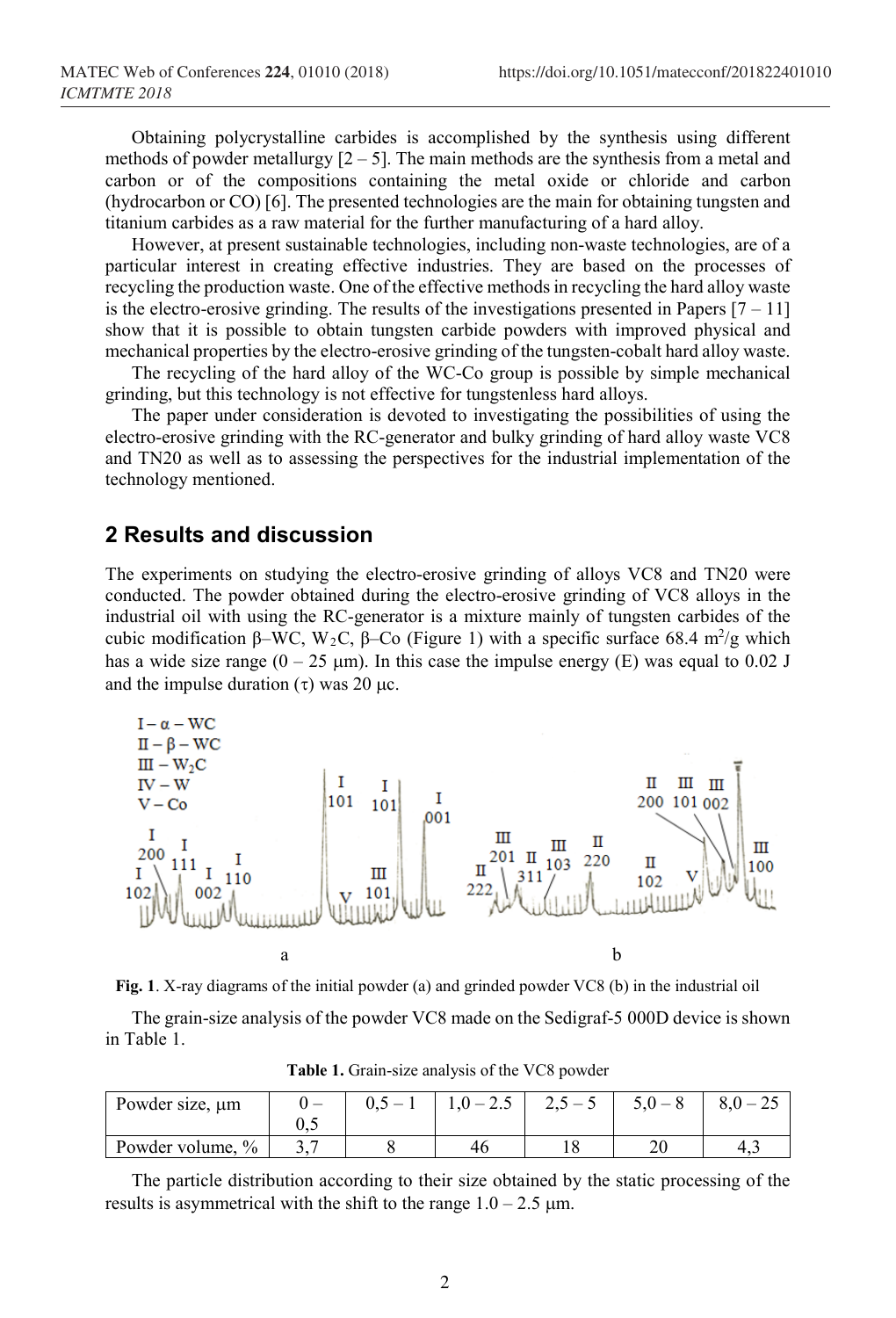The powder containing mainly the titanium carbide (TiC), a small amount of the molybdenum carbide (MoC), the polycarbide (Mo<sub>2</sub>C) and the nickel carbide (Ni<sub>2</sub>C) as well as Ni, Ti, and Mo was obtained in grinding the alloy waste TN20 at the same operating characteristics of the electric spark.

The obtained powder also has a wide size range  $(0 - 30 \,\mu\text{m})$  with a specific surface 31.5  $m^2/g$ . The particle shape to 5  $\mu$ m (up to 85% in the bulk) is mainly spherical. The particles with a dimension of more than 5  $\mu$ m are mainly the conglomerates of irregular shape.

Figure 2 presents the particle distribution of the powders TN20 (Figure 2a) and VC8 (Figure 2b) in using the RC-generator.



**Fig. 2.** Ratio of the particle number of spherical (1, 2) and irregular (3, 4) shape obtained by grinding with the use of the RC-generator at  $c = 4 \mu F$ ;  $E = 0.004$  J;  $\tau = 15 \mu c$  (curves 1, 3);  $c = 16 \mu F$ ;  $E =$ 0.15 J;  $\tau = 32 \mu c$  (curves 2, 4):

a – TiC powder obtained in grinding the TN20 alloy;

b - β-WC powder obtained in grinding the VC8 alloy

Because the further use of powders in many cases is connected with sintering, it is necessary to have the information concerning the transition process of the metastable cubic modification of the tungsten carbide in the stable condition to assess the technological possibilities of the β–WC.

So, the powder was annealed at temperatures of 200 - 900<sup>0</sup>C in vacuum 1.33  $*$  10<sup>-4</sup> H/m<sup>2</sup> at the same heating speed as in sintering.

The change in integral intensities  $I_{\alpha\text{-WC}}$  (101) and  $I_{\beta\text{-WC}}$  (111) depending on the temperature is shown in Figure 3. The ratio of the phase integral intensities in the temperature range 600 - 900<sup>0</sup>C confirms the diffusion character of their transition (Figure 4).

The ratio of the phase integral intensities is determined by the following formula:

$$
K = \frac{J_{\alpha}(WC(101))}{J_{\beta}(WC(111)) + J_{\alpha}(WC(101))}
$$

The investigations showed that at temperature of 900<sup>0</sup>C the full transition of  $\beta$  – WC in  $\alpha$ – WC was obtained. In this case the activation energy was equal to 41  $\mu$ J.

Besides, the experiments on the bulky electro-erosive grinding of the TN20 waste were conducted with the following operating parameters: capacity  $27 \mu$ F, electrical power – 15 kVA, pulse voltage 520 – 560 V.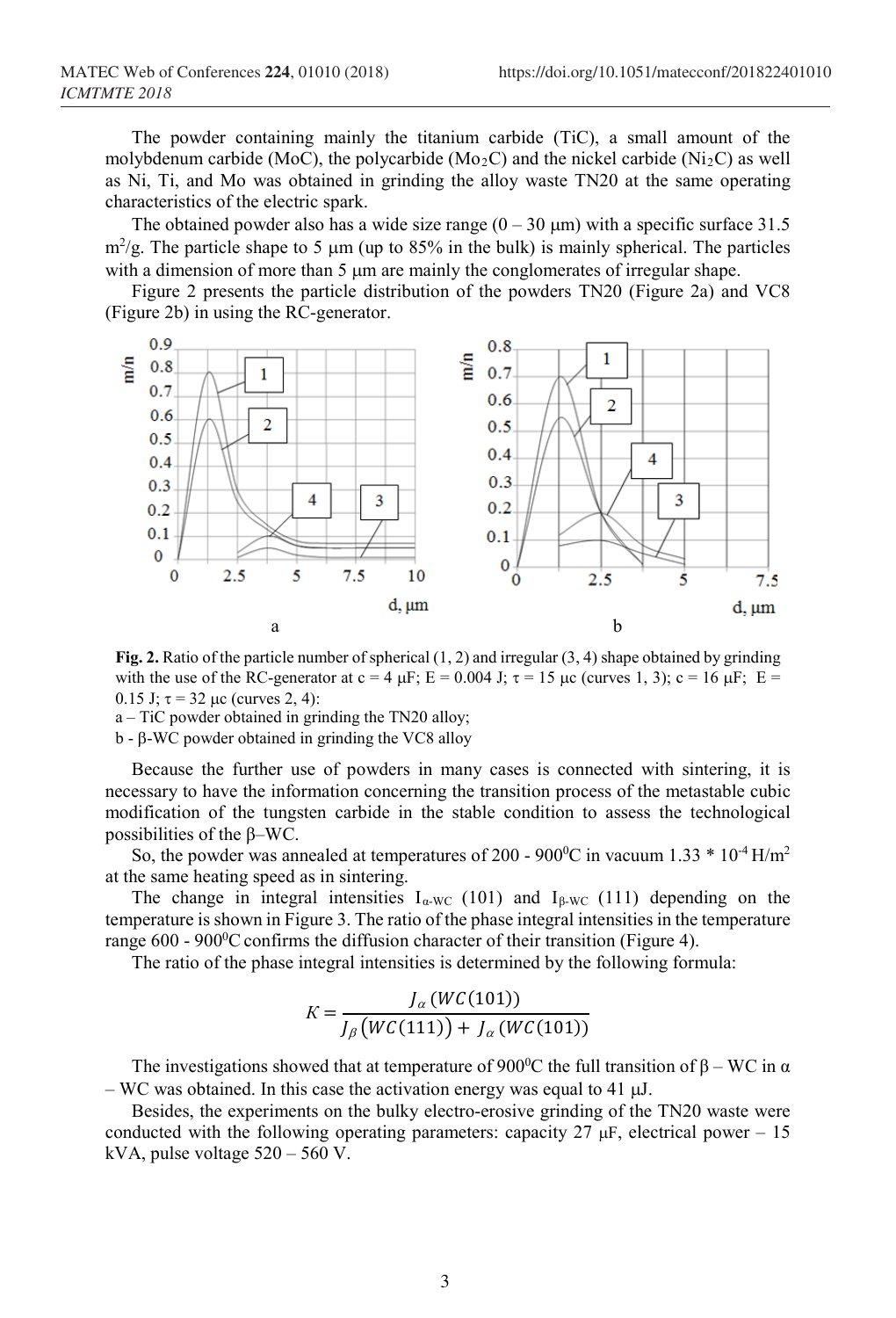

Intensities of the phases (K)  $0.6$  $0.4$  $0.2$  $\bf{0}$ 600 700 800 900 Anneal temperature T, °C

 $1.2$ 

 $1.0$ 

 $0.8$ 

**Fig. 3.** Change in integral intensities during the phase transition depending on the anneal temperature:

 $1 - J_{\beta}$  (WC (111));  $2 - J_{\alpha}$  (WC (101))

**Fig. 4.** Change in the ratio of the integral intensities of the carbide phases depending on the anneal temperature

The bulk grinding is accomplished in the reactors both with a vertical and horizontal arrangement of electrodes in which the hard alloy waste is located. The working liquid (industrial oil) is supplied in the reactor (Figure 5). A high productivity of the process is provided in this case by the appearance of a great number of the discharge channels with their migration along the whole layer of the waste during one current pulse.

The powder as a result of the bulky grinding is similar in the composition and size to the powder obtained at the laboratory installation with the RC-generator.

The particles with a size of up to 7  $\mu$ m are of spherical shape, which volume reaches 85%. The particles with a size of more than 7  $\mu$ m is the particle conglomerates of spherical shape. The specific surface of the powder is equal to  $25.2 \text{ m}^2/\text{g}$ .



**Fig. 5.** Reactor constructions for bulky grinding:

a – with a vertical arrangement of the electrodes: 1- raw material supply; 2 - suspension removal;  $3$  – dielectric case;  $4$  – perforated dividing plate;  $5$  – grains of the metal;  $6$  – electrodes;  $7$  – scissels; 8 – distribution grid; 9 – supply of the working liquid; b – with a horizontal arrangement of the electrodes: 1 – raw material supply; 2 - suspension

removal; 3 – dielectric case; 4 – metal grains; 5 – dielectric dividing plate; 6 – electrodes; 7 – supply of the working liquid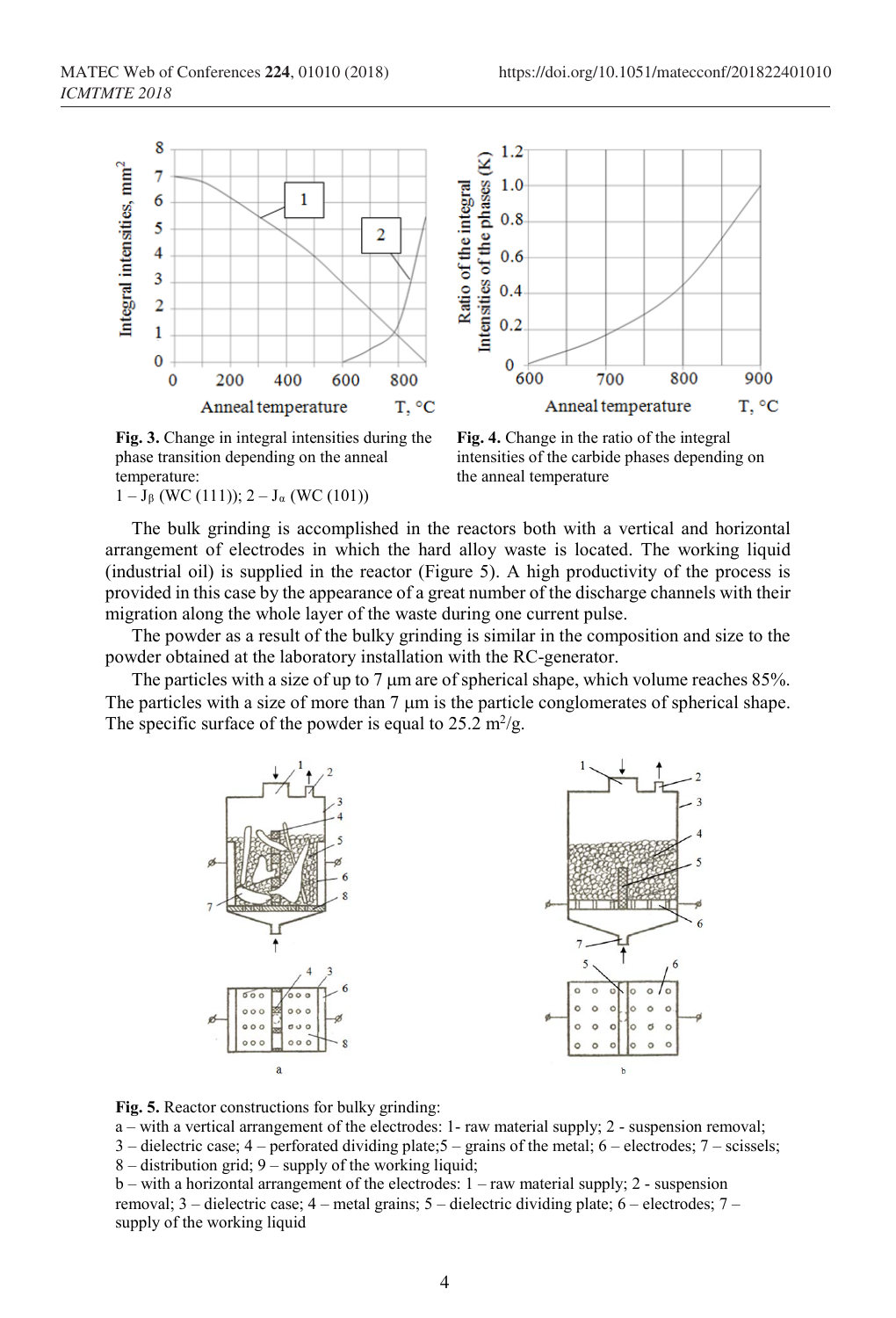The X- ray diagram of the powder obtained during bulky grinding of the TN20 plates is shown in Figure 6.

The information about physical and mechanical properties of the powders obtained by the electro-erosive method from the manufacturing waste during grinding of the VC8 and TN20 alloys is presented in Table 2. The change in physical and mechanical properties of the VC8 grinded powder after annealing is shown for comparison.

The investigations of powders under the ultrasonic impacts showed that grinded powders possessed a higher resistance to contact loads. It is proved by the values of the powder specific surfaces before and after ultrasonic tests. The results show a higher abrasive capacity of grinded powders.



**Fig. 6.** X-ray diagrams of the TN20 powder under bulky grinding

| Powder               | Abrasive<br>capacity, g | Specific surface,<br>$m^2/g$ ,<br>before tests | Specific surface,<br>$m^2/g$ ,<br>after tests |
|----------------------|-------------------------|------------------------------------------------|-----------------------------------------------|
| VC8 industrial       | 0,005                   |                                                | 5,1                                           |
| VC8 grinded          | 0,01                    | 68,4                                           | 50,5                                          |
| VC8 grinded annealed | 0,008                   | 24,8                                           | 31,1                                          |
| TN20 industrial      | 0,027                   | 3,8                                            | 24,2                                          |
| TN20 grinded         | 0.04                    | 25.2                                           | 31.4                                          |

**Table 2.** Abrasive capacity and the specific surface of the powders

Thus, the abrasive capacity of the VC8 grinded powder is 1.6 times more than that of the annealed powder. The abrasive capacity of the TN20 grinded powder is 1.4 times more than that of the industrial powders. After the ultrasonic impacts, the specific surface of the VC8 and TN20 industrial powders increased by 5 times and 7 times, respectively. As for the specific surface of the grinded powders, it increased by 1.25 times, which proves the increase in the contact compression strain of the powders obtained by the electro-erosive grinding.

## **3 Conclusions**

Thus, it is possible to obtain the powders with higher physical and mechanical properties in grinding by the electro-erosive method.